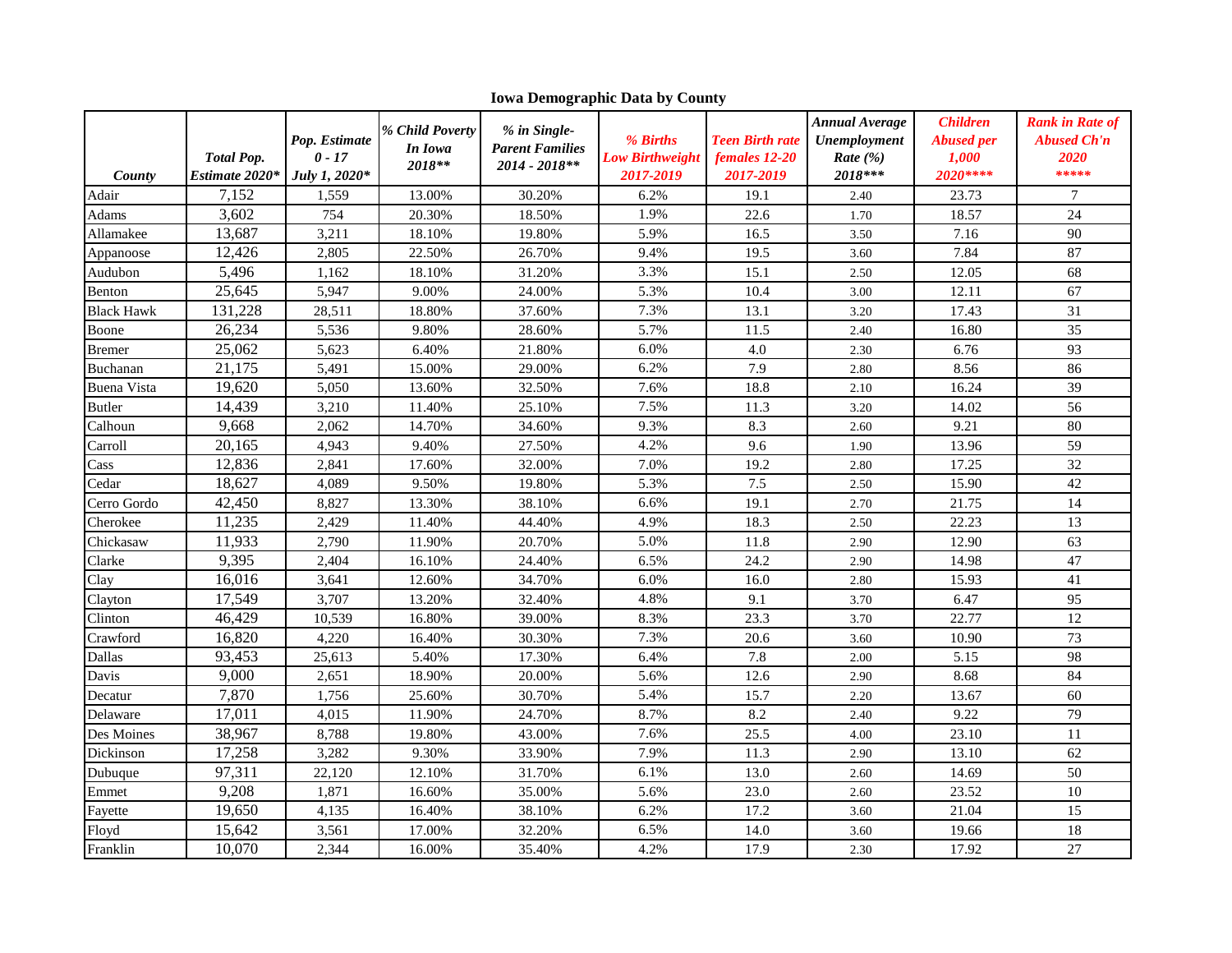| County         | <b>Total Pop.</b><br>Estimate 2020* | Pop. Estimate<br>$0 - 17$<br>July 1, 2020* | % Child Poverty<br>In Iowa<br>2018** | % in Single-<br><b>Parent Families</b><br>2014 - 2018** | % Births<br><b>Low Birthweight</b><br>2017-2019 | <b>Teen Birth rate</b><br>females 12-20<br>2017-2019 | <b>Annual Average</b><br><b>Unemployment</b><br>Rate $(\% )$<br>2018*** | <b>Children</b><br><b>Abused per</b><br>1,000<br>2020 **** | <b>Rank in Rate of</b><br><b>Abused Ch'n</b><br>2020<br>***** |
|----------------|-------------------------------------|--------------------------------------------|--------------------------------------|---------------------------------------------------------|-------------------------------------------------|------------------------------------------------------|-------------------------------------------------------------------------|------------------------------------------------------------|---------------------------------------------------------------|
| Fremont        | 6,960                               | 1,537                                      | 16.40%                               | 24.20%                                                  | 8.0%                                            | 25.8                                                 | 2.80                                                                    | 18.87                                                      | 23                                                            |
| Greene         | 8,888                               | 2,035                                      | 17.20%                               | 29.90%                                                  | 5.9%                                            | 19.0                                                 | 2.40                                                                    | 19.16                                                      | 21                                                            |
| Grundy         | 12,232                              | 2,772                                      | 8.90%                                | 22.40%                                                  | 5.2%                                            | 6.5                                                  | 2.80                                                                    | 12.27                                                      | 66                                                            |
| Guthrie        | 10,689                              | 2,336                                      | 14.00%                               | 32.30%                                                  | 5.9%                                            | 11.4                                                 | 3.00                                                                    | 17.55                                                      | 28                                                            |
| Hamilton       | 14,773                              | 3,362                                      | 11.80%                               | 19.50%                                                  | 6.0%                                            | 15.0                                                 | 2.90                                                                    | 8.63                                                       | 85                                                            |
| Hancock        | 10,630                              | 2,337                                      | 11.20%                               | 24.40%                                                  | 4.1%                                            | 14.8                                                 | 2.40                                                                    | 5.56                                                       | 97                                                            |
| Hardin         | 16,846                              | 3,288                                      | 14.90%                               | 26.10%                                                  | 5.9%                                            | 12.0                                                 | 3.20                                                                    | 11.86                                                      | 69                                                            |
| Harrison       | 14,049                              | 3,219                                      | 12.80%                               | 32.90%                                                  | 6.9%                                            | 11.6                                                 | 2.40                                                                    | 13.98                                                      | 58                                                            |
| Henry          | 19,954                              | 4,288                                      | 13.90%                               | 36.70%                                                  | 6.2%                                            | 17.5                                                 | 2.70                                                                    | 23.55                                                      | 9                                                             |
| Howard         | 9,158                               | 2,283                                      | 13.80%                               | 28.90%                                                  | 6.0%                                            | 9.9                                                  | 2.80                                                                    | 7.01                                                       | 91                                                            |
| Humboldt       | 9,558                               | 2,240                                      | 12.70%                               | 28.70%                                                  | 4.5%                                            | 13.1                                                 | 2.70                                                                    | 7.59                                                       | 89                                                            |
| Ida            | 6,860                               | 1.687                                      | 12.60%                               | 25.70%                                                  | 6.5%                                            | 23.7                                                 | 2.00                                                                    | 17.19                                                      | 33                                                            |
| Iowa           | 16,184                              | 3,771                                      | 8.10%                                | 22.70%                                                  | 5.0%                                            | 9.1                                                  | 2.20                                                                    | 14.05                                                      | 55                                                            |
| Jackson        | 19,439                              | 4,298                                      | 15.10%                               | 33.10%                                                  | 4.8%                                            | 14.2                                                 | 3.20                                                                    | 16.29                                                      | 38                                                            |
| Jasper         | 37,185                              | 8,230                                      | 11.20%                               | 32.20%                                                  | 6.0%                                            | 17.3                                                 | 2.90                                                                    | 15.67                                                      | 43                                                            |
| Jefferson      | 18,295                              | 2,823                                      | 19.90%                               | 36.30%                                                  | 5.5%                                            | 15.4                                                 | 2.40                                                                    | 14.88                                                      | 48                                                            |
| Johnson        | 151,140                             | 30,002                                     | 13.70%                               | 25.40%                                                  | 6.7%                                            | 4.4                                                  | 2.00                                                                    | 9.73                                                       | 76                                                            |
| Jones          | 20,681                              | 4,353                                      | 13.30%                               | 23.10%                                                  | 5.9%                                            | 12.4                                                 | 3.20                                                                    | 14.01                                                      | 57                                                            |
| Keokuk         | 10,246                              | 2,362                                      | 18.10%                               | 24.80%                                                  | 5.0%                                            | 20.4                                                 | 3.30                                                                    | 15.24                                                      | 44                                                            |
| Kossuth        | 14,813                              | 3,259                                      | 12.10%                               | 32.80%                                                  | 4.2%                                            | 10.9                                                 | 2.20                                                                    | 15.04                                                      | 46                                                            |
| Lee            | 33,657                              | 7,145                                      | 21.50%                               | 38.10%                                                  | 8.3%                                            | 26.6                                                 | 3.90                                                                    | 34.01                                                      | $\mathbf{1}$                                                  |
| Linn           | 226,706                             | 52,239                                     | 11.40%                               | 32.00%                                                  | 6.8%                                            | 13.4                                                 | 2.90                                                                    | 14.68                                                      | 51                                                            |
| Louisa         | 11.035                              | 2,421                                      | 13.80%                               | 27.50%                                                  | 6.7%                                            | 19.1                                                 | 3.10                                                                    | 16.11                                                      | 40                                                            |
| Lucas          | 8,600                               | 1,960                                      | 24.10%                               | 29.90%                                                  | 5.4%                                            | 23.3                                                 | 2.10                                                                    | 7.65                                                       | 88                                                            |
| Lyon           | 11,755                              | 3,302                                      | 9.50%                                | 17.70%                                                  | 5.8%                                            | 6.1                                                  | 1.60                                                                    | 6.66                                                       | 94                                                            |
| Madison        | 16,338                              | 3,991                                      | 7.80%                                | 20.10%                                                  | 4.8%                                            | 7.7                                                  | 3.60                                                                    | 12.53                                                      | 65                                                            |
| Mahaska        | 22,095                              | 5,295                                      | 15.50%                               | 32.30%                                                  | 7.6%                                            | 20.3                                                 | 2.50                                                                    | 14.73                                                      | 49                                                            |
| Marion         | 33,253                              | 7,821                                      | 9.80%                                | 25.20%                                                  | 5.8%                                            | 9.7                                                  | 2.10                                                                    | 9.21                                                       | 81                                                            |
| Marshall       | 39,369                              | 9,950                                      | 14.60%                               | 30.90%                                                  | 6.4%                                            | 23.7                                                 | 4.50                                                                    | 20.10                                                      | 17                                                            |
| Mills          | 15,109                              | 3,496                                      | 10.50%                               | 27.80%                                                  | 5.6%                                            | 12.0                                                 | 2.30                                                                    | 9.44                                                       | 78                                                            |
| Mitchell       | 10,586                              | 2,509                                      | 12.30%                               | 24.60%                                                  | 4.9%                                            | 4.4                                                  | 1.70                                                                    | 8.77                                                       | 83                                                            |
| Monona         | 8,615                               | 1,902                                      | 18.50%                               | 35.00%                                                  | 6.7%                                            | 17.4                                                 | 3.00                                                                    | 6.31                                                       | 96                                                            |
| Monroe         | 7,707                               | 1,771                                      | 16.60%                               | 22.60%                                                  | 4.2%                                            | 18.5                                                 | 3.10                                                                    | 17.50                                                      | 29                                                            |
| Montgomery     | 9,917                               | 2,236                                      | 21.90%                               | 43.80%                                                  | 7.7%                                            | 20.9                                                 | 2.70                                                                    | 25.94                                                      | 5                                                             |
| Muscatine      | 42,664                              | 10,556                                     | 16.00%                               | 39.20%                                                  | 7.7%                                            | 19.8                                                 | 2.90                                                                    | 23.78                                                      | 6                                                             |
| <b>O'Brien</b> | 13,753                              | 3,286                                      | 10.50%                               | 26.40%                                                  | 5.3%                                            | 20.5                                                 | 2.20                                                                    | 18.26                                                      | 26                                                            |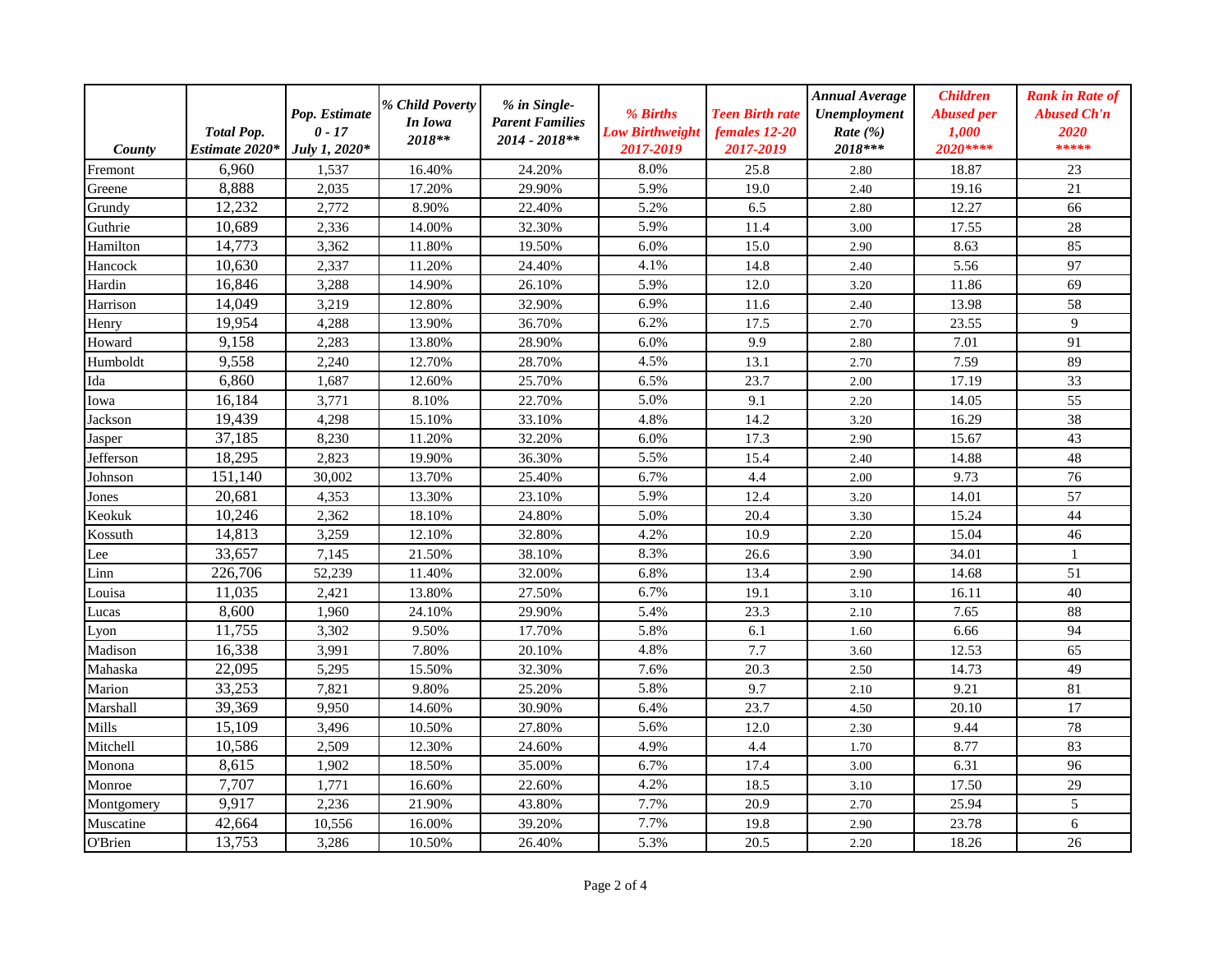| County               | <b>Total Pop.</b><br>Estimate 2020* | Pop. Estimate<br>$0 - 17$<br>July 1, 2020* | % Child Poverty<br>In Iowa<br>2018** | % in Single-<br><b>Parent Families</b><br>$2014 - 2018**$ | % Births<br><b>Low Birthweight</b><br>2017-2019 | <b>Teen Birth rate</b><br>females 12-20<br>2017-2019 | <b>Annual Average</b><br><b>Unemployment</b><br>Rate $(\% )$<br>2018*** | <b>Children</b><br><b>Abused per</b><br>1.000<br>2020**** | <b>Rank in Rate of</b><br><b>Abused Ch'n</b><br>2020<br>***** |
|----------------------|-------------------------------------|--------------------------------------------|--------------------------------------|-----------------------------------------------------------|-------------------------------------------------|------------------------------------------------------|-------------------------------------------------------------------------|-----------------------------------------------------------|---------------------------------------------------------------|
| Osceola              | 5,958                               | 1,379                                      | 13.30%                               | 31.00%                                                    | 4.2%                                            | 11.8                                                 | 1.90                                                                    | 15.23                                                     | 45                                                            |
| Page                 | 15,107                              | 2,830                                      | 19.50%                               | 29.00%                                                    | 8.0%                                            | 22.7                                                 | 2.60                                                                    | 20.85                                                     | 16                                                            |
| Palo Alto            | 8,886                               | 2,063                                      | 14.10%                               | 22.80%                                                    | 8.5%                                            | 11.3                                                 | 2.20                                                                    | 16.48                                                     | 37                                                            |
| Plymouth             | 25,177                              | 6,309                                      | 9.40%                                | 30.00%                                                    | 6.9%                                            | 8.8                                                  | 2.20                                                                    | 11.73                                                     | 71                                                            |
| Pocahontas           | 6,619                               | 1,481                                      | 17.50%                               | 27.60%                                                    | 5.8%                                            | 13.7                                                 | 1.90                                                                    | 26.33                                                     | $\overline{4}$                                                |
| Polk                 | 490,161                             | 120,999                                    | 11.70%                               | 33.30%                                                    | 7.0%                                            | 15.7                                                 | 2.80                                                                    | 11.41                                                     | 72                                                            |
| Pottawattamie        | 93,206                              | 21,835                                     | 15.10%                               | 38.80%                                                    | 7.5%                                            | 20.3                                                 | 2.40                                                                    | 19.42                                                     | 19                                                            |
| Poweshiek            | 18,504                              | 3,620                                      | 12.30%                               | 29.50%                                                    | 6.7%                                            | 5.3                                                  | 2.70                                                                    | 16.57                                                     | 36                                                            |
| Ringgold             | 4,894                               | 1.117                                      | 23.10%                               | 29.10%                                                    | 4.8%                                            | 12.7                                                 | 2.90                                                                    | 14.32                                                     | 53                                                            |
| Sac                  | 9,721                               | 2,212                                      | 14.60%                               | 34.80%                                                    | 5.4%                                            | 11.2                                                 | 2.40                                                                    | 11.75                                                     | 70                                                            |
| Scott                | 172,943                             | 40,774                                     | 17.80%                               | 33.20%                                                    | 8.1%                                            | 17.5                                                 | 3.30                                                                    | 18.54                                                     | 25                                                            |
| Shelby               | 11,454                              | 2,572                                      | 9.90%                                | 31.10%                                                    | 6.4%                                            | 15.2                                                 | 2.10                                                                    | 9.72                                                      | 77                                                            |
| Sioux                | 34,855                              | 9,387                                      | 7.20%                                | 16.90%                                                    | 6.2%                                            | 13.5                                                 | 1.90                                                                    | 6.82                                                      | 92                                                            |
| Story                | 97,117                              | 16,019                                     | 8.30%                                | 21.40%                                                    | 6.8%                                            | 3.3                                                  | 1.90                                                                    | 12.67                                                     | 64                                                            |
| Tama                 | 16,854                              | 4.045                                      | 15.20%                               | 33.20%                                                    | 6.2%                                            | 19.8                                                 | 3.10                                                                    | 28.92                                                     | $\overline{2}$                                                |
| Taylor               | 6,121                               | 1,434                                      | 15.60%                               | 26.60%                                                    | 6.0%                                            | 26.4                                                 | 1.90                                                                    | 9.76                                                      | 75                                                            |
| Union                | 12,241                              | 2.727                                      | 17.70%                               | 32.40%                                                    | 5.8%                                            | 24.3                                                 | 3.20                                                                    | 26.40                                                     | 3                                                             |
| Van Buren            | 7,044                               | 1,598                                      | 20.90%                               | 20.30%                                                    | 3.3%                                            | 12.3                                                 | 2.70                                                                    | 19.40                                                     | 20                                                            |
| Wapello              | 34,969                              | 7,935                                      | 19.80%                               | 37.50%                                                    | 6.9%                                            | 23.4                                                 | 3.70                                                                    | 23.57                                                     | $\,8\,$                                                       |
| Warren               | 51,466                              | 12,676                                     | 7.20%                                | 24.80%                                                    | 7.0%                                            | 7.6                                                  | 2.50                                                                    | 9.15                                                      | 82                                                            |
| Washington           | 21,965                              | 5,368                                      | 11.60%                               | 28.80%                                                    | 5.3%                                            | 10.7                                                 | 2.50                                                                    | 10.80                                                     | 74                                                            |
| Wayne                | 6,441                               | 1.605                                      | 22.20%                               | 30.70%                                                    | 7.1%                                            | 13.7                                                 | 2.60                                                                    | 14.33                                                     | 52                                                            |
| Webster              | 35,904                              | 7,753                                      | 18.50%                               | 43.50%                                                    | 6.1%                                            | 19.1                                                 | 3.10                                                                    | 17.03                                                     | 34                                                            |
| Winnebago            | 10,354                              | 2,252                                      | 13.50%                               | 32.00%                                                    | 8.3%                                            | 9.9                                                  | 2.80                                                                    | 14.21                                                     | 54                                                            |
| Winneshiek           | 19,991                              | 3,706                                      | 9.90%                                | 18.00%                                                    | 6.7%                                            | 5.4                                                  | 2.90                                                                    | 5.13                                                      | 99                                                            |
| Woodbury             | 103,107                             | 26,706                                     | 19.80%                               | 41.30%                                                    | 6.4%                                            | 21.7                                                 | 2.70                                                                    | 17.49                                                     | 30                                                            |
| Worth                | 7,381                               | 1,530                                      | 15.40%                               | 36.20%                                                    | 8.6%                                            | 11.4                                                 | 2.80                                                                    | 18.95                                                     | 22                                                            |
| Wright               | 12,562                              | 3060                                       | 17.00%                               | 37.30%                                                    | 4.5%                                            | 22.7                                                 | 2.60                                                                    | 13.40                                                     | 61                                                            |
| <b>Total/Average</b> | 3,155,070                           | 726,841                                    | 13.50%                               | 31.20%                                                    | 6.70%                                           | 14.00                                                | 2.70%                                                                   | 14.50                                                     |                                                               |

*\* ISU, Iowa community Indicators (http://www.icip.iastate.edu/tables/population/counties-estimates)*

*\*\*While child poverty has been rising steadily since 2000 and has increased 25 percent since that time, it has started to drop and has decreased 21 percent since 2011. Iowa Kids Count 2018 (http://datacenter.kidscount.org/data#IA)*

*\*\*Single parent families has increased eight percent since 2009, to now almost one in three families. It also has risen in over two-thirds of Iowa counties. Iowa Kids Count 2018 (http://datacenter.kidscount.org/data#IA)*